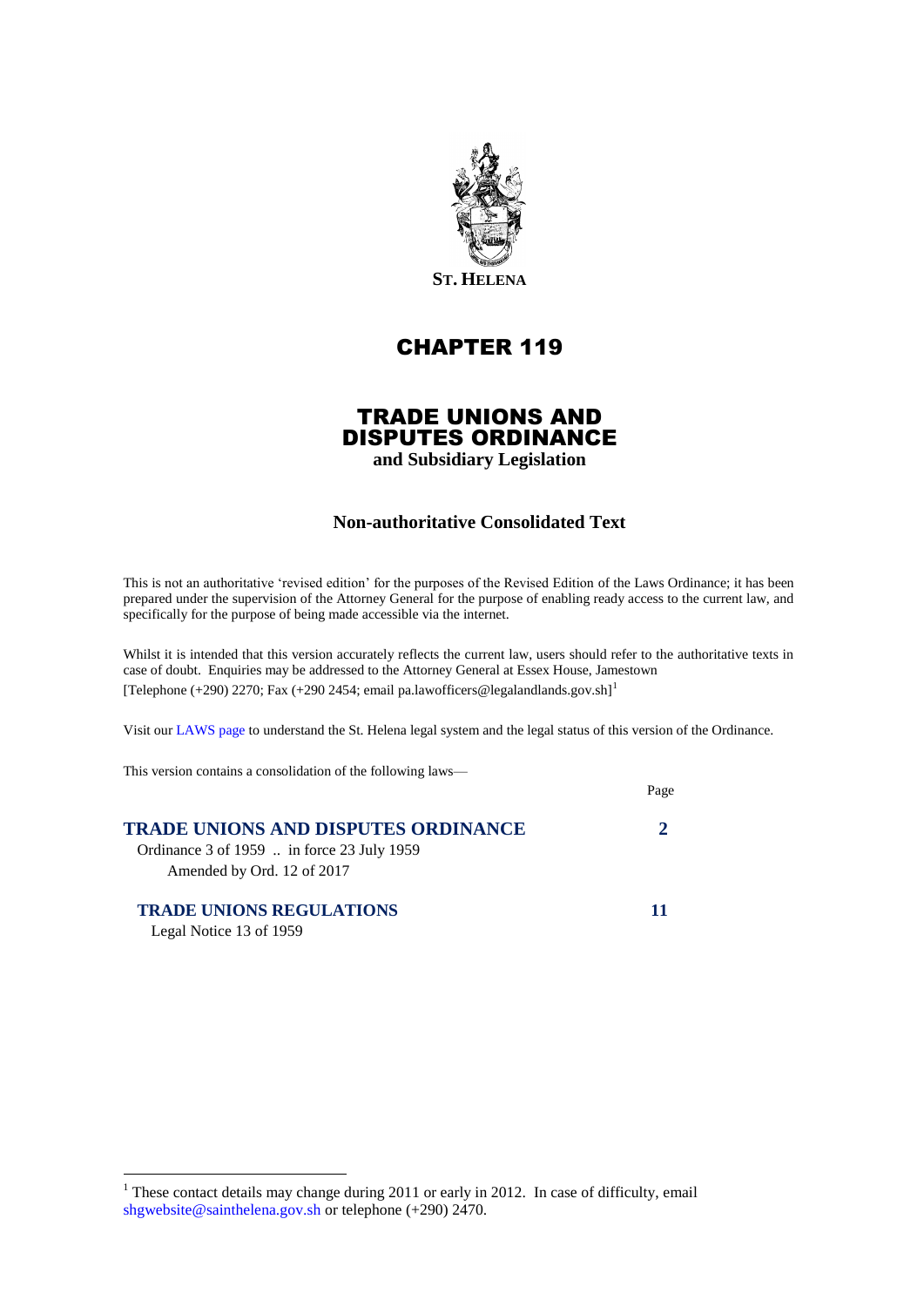## **CHAPTER 119**

#### **TRADE UNIONS AND DISPUTES ORDINANCE**

## ARRANGEMENT OF SECTIONS

## PART I

#### **PRELIMINARY**

#### **SECTION**

- 1. Short title and application
- 2. Interpretation

#### PART II

#### POWERS AND DUTIES OF TRADE UNIONS

- 3. Trade unions not criminal
- 4. Trade union not unlawful for civil purposes
- 5. Trade unions prohibited from carrying on business unless registered
- 6. Registrar of trade unions
- 7. Who may apply for registration
- 8. Compulsory registration
- 9. Provisions applicable to registration
- 10. Refusal of registration
- 11. Cancellation of registration
- 12. Age of members and officers of trade unions
- 13. Officers of trade unions
- 14. Application of funds
- 15. Prohibition of payment of fines and penalties
- 16. Use of funds for political purposes
- 17. Officers of trade union to account
- 18. Audited accounts to be sent to Registrar
- 19. Inspection of accounts, etc
- 20. Rules of registered trade unions
- 21. Alteration of rules of trade unions
- 22. Extraordinary contributions
- 23. Powers of Governor in Council to make regulations

#### PART III

#### TRADE DISPUTES

- 24. Immunity of trade unions from actions of tort
- 25. Conspiracy in relation to trade disputes
- 26. Liability for interfering with another's business
- 27. Intimidation and annoyance
- 28. Peaceful picketing **SCHEDULE**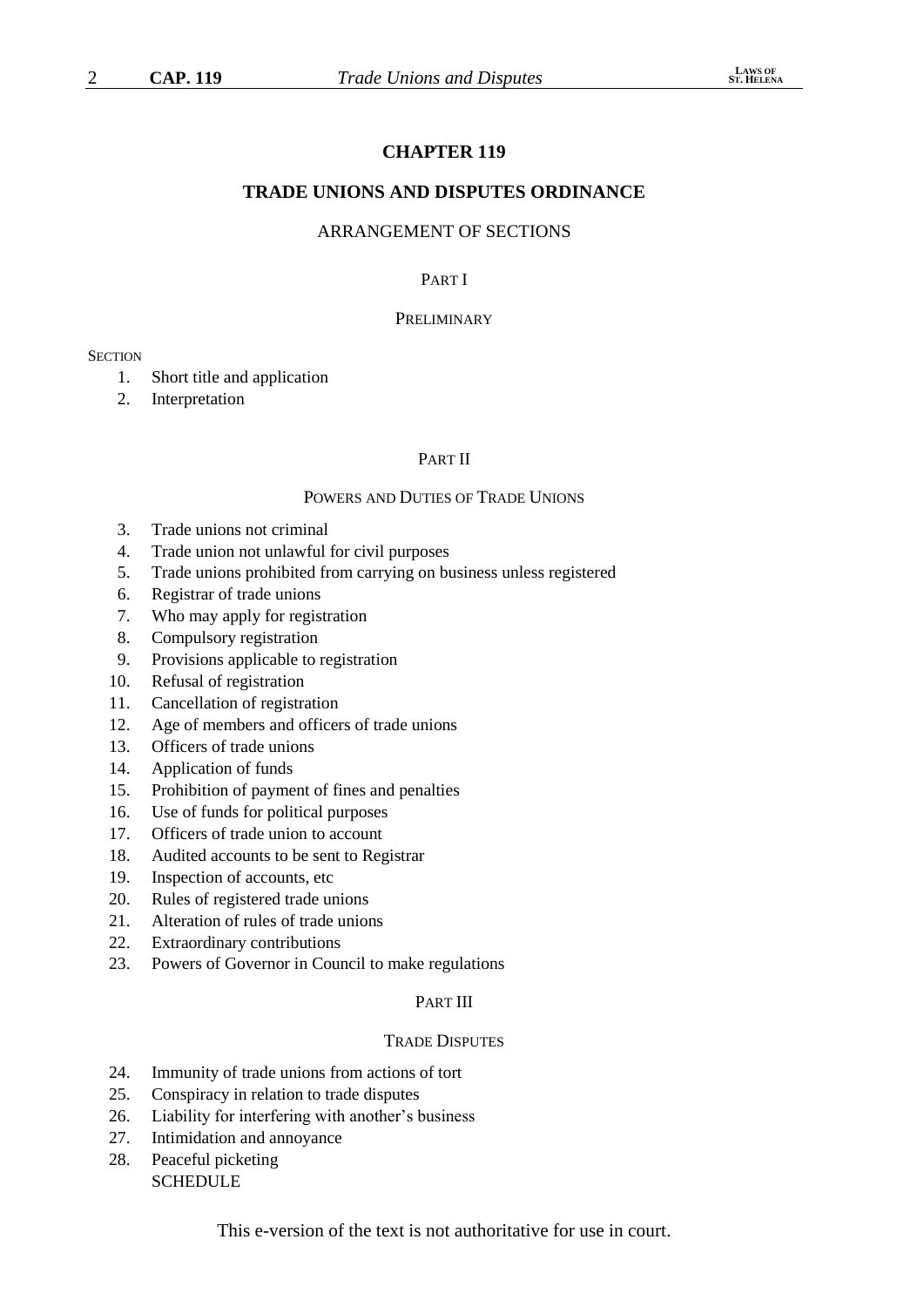# **CHAPTER 119**

# **TRADE UNIONS AND DISPUTES ORDINANCE**

*(Ordinances 3 of 1959 and 12 of 2017)*

AN ORDINANCE TO REGULATE TRADE UNIONS AND TRADE DISPUTES.

# **Commencement**

*[23 July 1959]*

# PART I

# PRELIMINARY

## **Short title and application**

**1.** This Ordinance may be cited as the Trade Unions and Disputes Ordinance, and shall apply only to St. Helena and Ascension.

# **Interpretation**

**2.** In this Ordinance—

**"registered"** means registered under this Ordinance;

**"registrar"** means the Registrar of Trade Unions appointed in accordance with section 6;

- **"trade dispute"** means any dispute between employers and workmen or between workmen and workmen which is connected with the employment or non-employment or the terms of employment or the conditions of labour of any person;
- **"trade union"** means any combination whether temporary or permanent, the principal purposes of which are under its constitution the regulation of the relations between workmen and masters or between workmen and workmen or between masters and masters whether such combination would or would not if this Ordinance had not been enacted have been deemed to be an unlawful combination by reason that some one or more of its purposes was in restraint of trade:

Provided that nothing in this Ordinance shall affect—

- *(a)* any agreement between parties as to their own business;
- *(b)* any agreement between an employer and a person or persons employed by him as to such employment;
- *(c)* any agreement in consideration of the sale of the goodwill of a business or of instruction in any profession trade or handicraft.

# PART II

# POWERS AND DUTIES OF TRADE UNIONS

## **Trade unions not criminal**

**3.** The purposes of a trade union shall not by reason merely that they are in restraint of trade be deemed to be unlawful so as to render any member of the trade union liable to criminal prosecution for conspiracy or otherwise.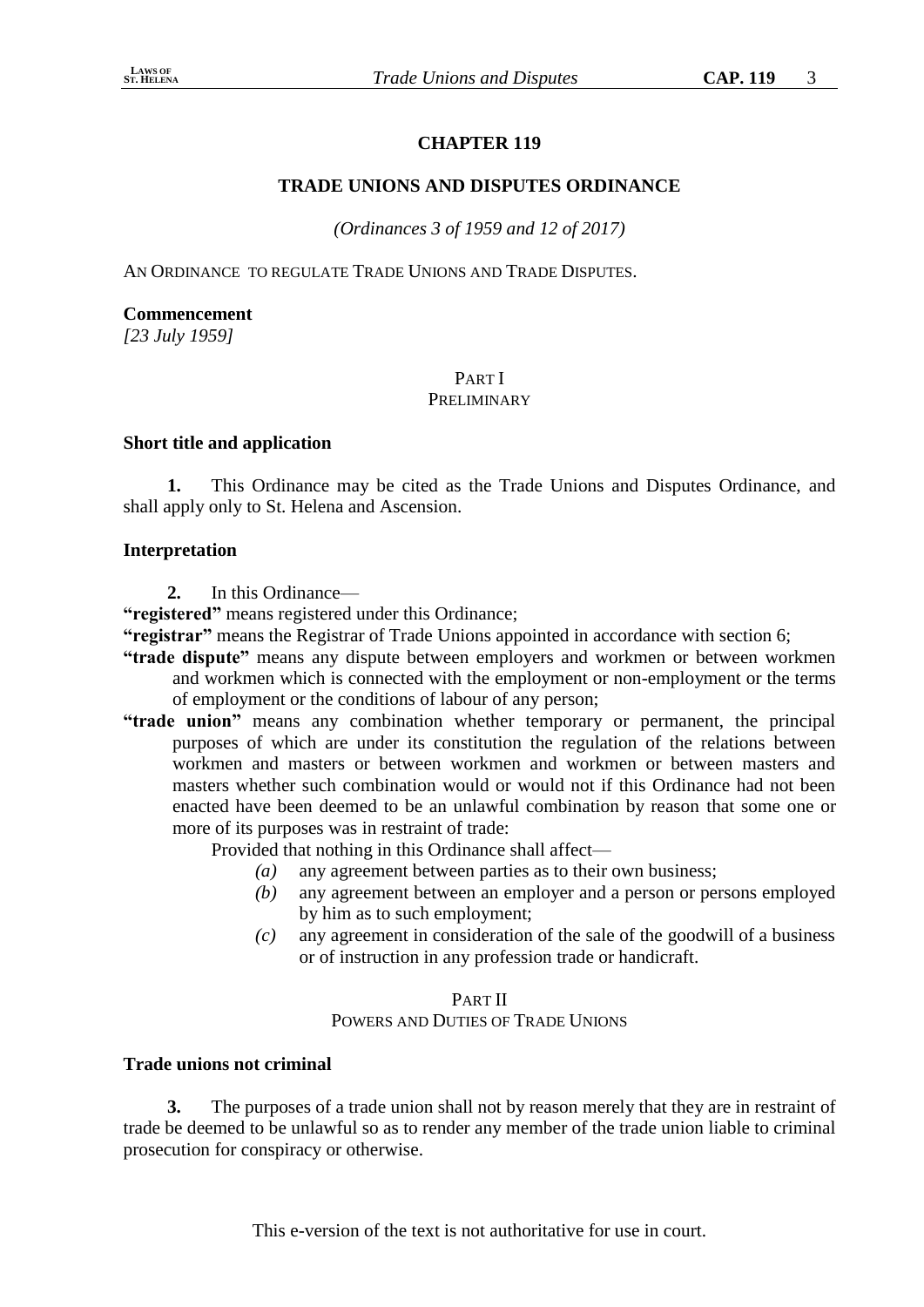## **Trade union not unlawful for civil purposes**

**4.** The purposes of a trade union shall not by reason merely that they are in restraint of trade be deemed to be unlawful so as to render voidable any agreement or trust.

#### **Trade unions prohibited from carrying on business unless registered**

**5. (1)** No trade union or any member thereof shall perform any act in furtherance of the purposes for which it shall have been formed unless it has first been registered.

**(2)** Any trade union and any officer or member thereof who contravenes the provisions of this section shall be guilty of an offence punishable with a fine not exceeding  $£25$ .

#### **Registrar of trade unions**

**6.** The Governor may appoint such person as he may think fit to be Registrar and if no such appointment be made the Chief Secretary shall be Registrar.

#### **Who may apply for registration**

**7.** Any seven or more members of a trade union who have been duly authorized by the trade union in that behalf may by subscribing their names to the rules of the trade union and otherwise complying with the provisions of this Ordinance with respect to registration apply to the Registrar for registration of the trade union under this Ordinance:

Provided that if any one or more of the purposes of the trade union be unlawful such registration shall be void.

## **Compulsory registration**

**8. (1)** Every trade union shall be registered in accordance with the provisions of this Ordinance or be dissolved within three months of the date—

- *(a)* of its formation, or
- *(b)* of any notification by the Registrar that he has refused under section 10 to register the trade union,

whichever is the later date.

**(2)** Every trade union which is not registered or dissolved within the period prescribed in subsection (1) and every officer thereof shall be guilty of an offence punishable with a fine not exceeding £5 for every day that it remains unregistered after the expiration of the said period.

#### **Provisions applicable to registration**

**9.** With respect to the registration under this Ordinance of a trade union the following provisions shall apply—

- *(a)* an application to register the trade union shall be sent to the Registrar with a copy of the rules and a list of the names and offices of the officers of the trade union;
- *(b)* the Registrar upon being satisfied that the trade union has complied with the provisions of this Ordinance and of any regulations made thereunder respecting registration shall subject to the provisions of section 10 register the trade union;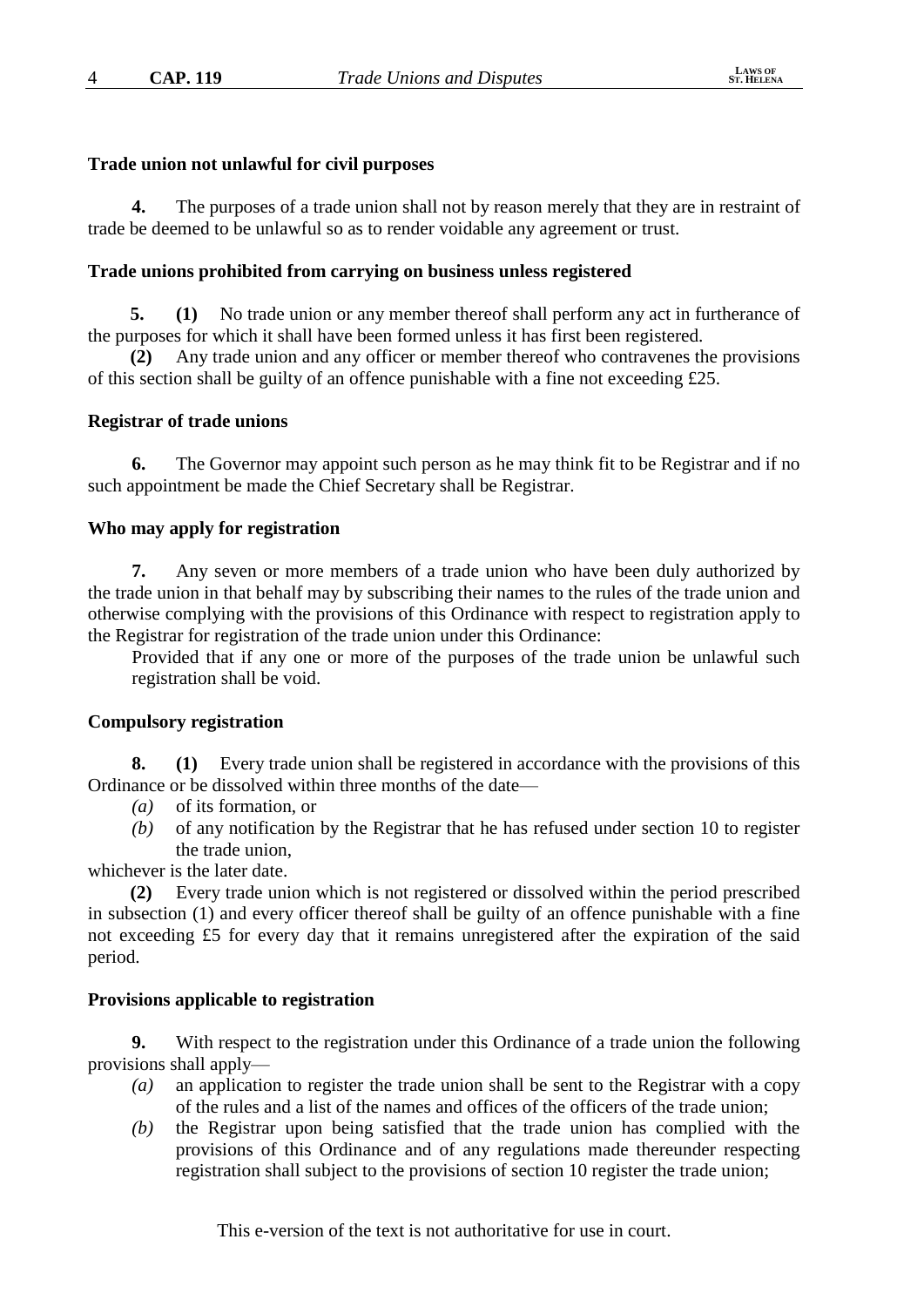- *(c)* no trade union shall be registered under a name identical with that by which any existing trade union has been registered or so nearly resembling such name as to be likely to deceive;
- *(d)* the Registrar upon registering a trade union shall issue a certificate of registration.

# **Refusal of registration**

**10. (1)** If when an application is made for the registration of a trade union the Registrar is satisfied that—

- *(a)* the applicants have not been duly authorized to apply for registration; or
- *(b)* the purposes of the trade union are unlawful; or
- *(c)* the trade union is an organization primarily covering more than one trade or industry and its constitution does not suitably provide for the protection and promotion of the respective industrial interests of all members of the trade union; or
- *(d)* the application is not in conformity with the provisions of this Ordinance and of any regulations made thereunder,

he may refuse registration.

**(2)** If the Registrar refuses to register a trade union he shall forthwith inform the applicants in writing of the grounds of his refusal.

**(3)** An appeal shall lie to the Supreme Court from a refusal of the Registrar to register a trade union. On such appeal the Supreme Court may make such order as it may think proper including any directions as to the costs of the appeal and any such order of the Supreme Court shall be final.

**(4)** The Chief Justice may make rules governing such appeals, providing for the method of giving evidence and prescribing the time within which such appeals shall be brought, the fees to be paid, the procedure to be followed and the manner of notifying the Registrar of the appeal.

**(5)** The Registrar shall be entitled to be heard on any appeal.

# **Cancellation of registration**

**11. (1)** It shall be lawful for the Registrar to cancel the registration of a trade union—

- *(a)* at the request of the trade union, to be evidenced in such manner as he may direct;
- *(b)* on proof to his satisfaction that a certificate of registration has been obtained by fraud or mistake or that the trade union has wilfully and after notice from him violated any of the provisions of this Ordinance, provided that not less than sixty days' notice stating the grounds of the proposed cancellation shall be given by the Registrar to the trade union before the cancellation is effected;
- *(c)* on proof to his satisfaction that the trade union has ceased to exist.

**(2)** An appeal from a decision of the Registrar under this section shall lie to the Supreme Court subject to the same conditions as are provided for an appeal against the refusal of the Registrar to register a trade union, and the Chief Justice may make rules providing for those matters for which rules may be made in respect of such an appeal. The decision of the Supreme Court upon such an appeal shall be final.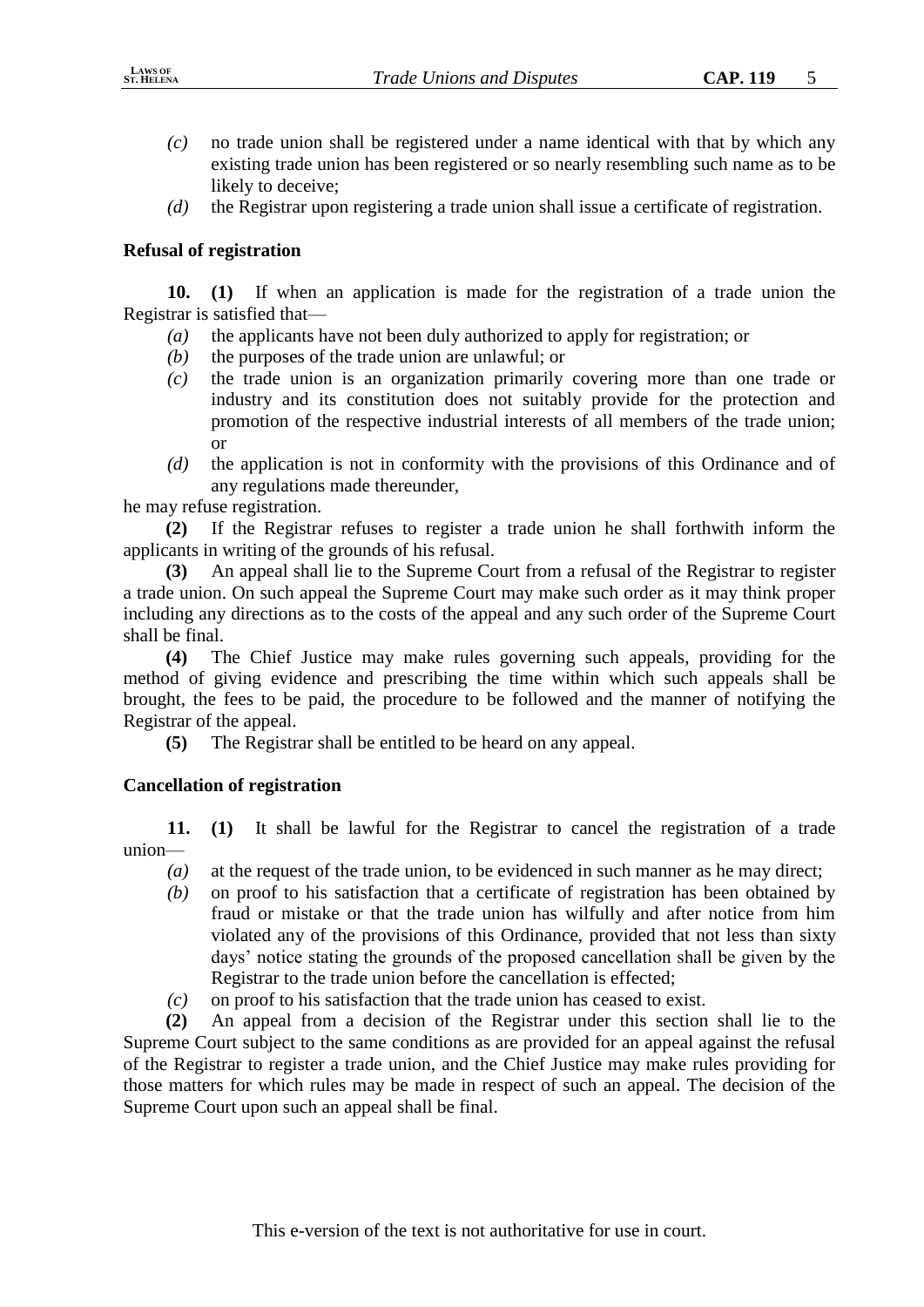#### **Age of members and officers of trade unions**

**12.** A person under the age of fifteen shall not be a member, a person under the age of eighteen shall not be entitled to vote at a meeting, and a person under the age of twenty-one shall not be an officer, of a registered trade union.

## **Officers of trade unions**

**13.** Not less than two-thirds of the officers of every registered trade union shall be persons engaged or employed in an industry or occupation with which the trade union is connected.

## **Application of funds**

**14.** The funds of a registered trade union shall be expended only in accordance with the rules thereof and with the provisions of this Ordinance, provided that they shall not be expended except for the following objects—

- *(a)* the payment of salaries, allowances and expenses to officers of the trade union;
- *(b)* the payment of the expenses of administration of the trade union including audit of the accounts of the trade union;
- *(c)* the prosecution or defence of any legal proceeding to which the trade union or any member thereof is a party when such prosecution or defence is undertaken for the purpose of securing or protecting any rights of the trade union or any rights arising out of the relation of the member with his employer or with a person whom the member employs;
- *(d)* the conduct of trade disputes on behalf of the trade union or any member thereof;
- *(e)* the compensation of members of the trade union for loss arising out of trade disputes;
- *(f)* the payment of allowances to members of the trade union or their dependants on account of the death, old age or sickness of or accidents to such members.

#### **Prohibition of payment of fines and penalties**

**15.** The funds of a registered trade union shall not be applied directly or indirectly in payment of the whole or a part of any fine for a criminal offence imposed upon any person by sentence or order of a court.

#### **Use of funds for political purposes**

**16.** The funds of a registered trade union shall not be applied directly or indirectly in payment of contributions to any political party or for any political purpose.

## **Officers of trade union to account**

**17. (1)** Every treasurer of a registered trade union and every other officer thereof who is responsible for the accounts thereof or for the collection, disbursement, custody or control of the funds or moneys thereof shall, upon resigning or vacating his office and at least once in every year at such time as may be specified in the rules of the trade union and at any other times at which he may be required so to do by a resolution of the members of the trade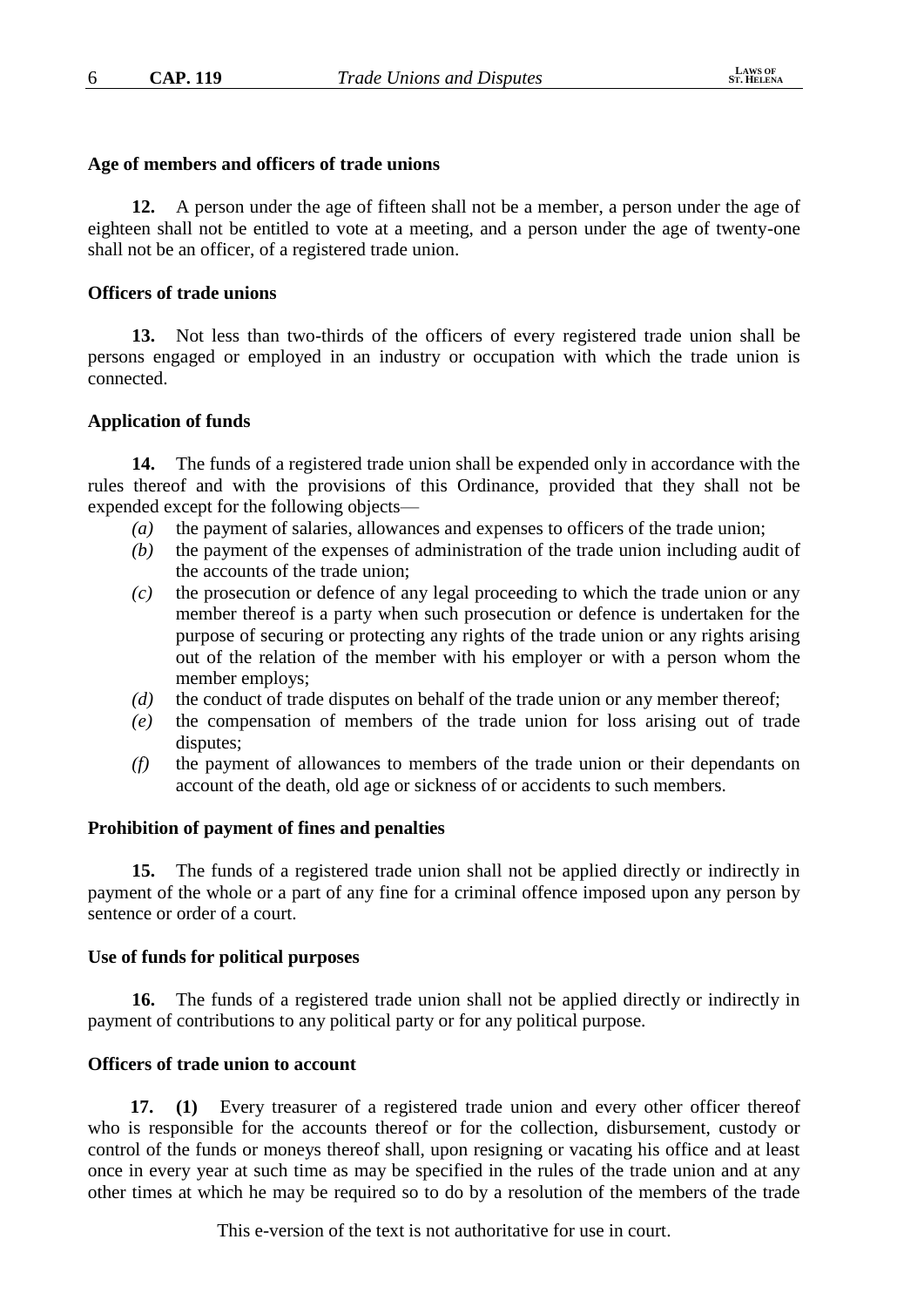union or by the rules thereof, render to the trade union a just and true account of all moneys received and paid by him during the period which shall have elapsed since the date of his assuming office, or if he shall have previously so done since the last date upon which he shall have so done, and of the balance remaining in his hands at the time of rendering such account and of all bonds securities and other property of the trade union in his custody or control.

**(2)** Such account shall be audited by some fit and proper person approved by the Registrar within three months of the date upon which it shall have been rendered to the trade union.

**(3)** When such account has been audited the treasurer or other officer as aforesaid shall if required by the trade union so to do forthwith hand over to the trade union the balance which shall appear to be due from him together with all bonds securities and other property of the trade union in his custody or control.

## **Audited accounts to be sent to Registrar**

**18. (1)** A registered trade union shall transmit to the Registrar any account audited in accordance with section 17 within one month of the completion of the audit.

**(2)** Every officer of a registered trade union which fails to comply with the provisions of this section shall be guilty of an offence punishable with a fine not exceeding £25.

## **Inspection of accounts, etc**

**19.** The account books of a registered trade union and a list of the members thereof shall be open to inspection by any officer or member of the trade union at such time as may be prescribed in the rules of the trade union and by the Registrar at any reasonable time.

## **Rules of registered trade unions**

**20.** With respect to the rules of a registered trade union the following provisions shall have effect—

- *(a)* the rules shall contain provisions in respect of the several matters prescribed in the Schedule;
- *(b)* a copy of the rules shall be delivered by the trade union to every member of the trade union on payment of a sum not exceeding five pence.

## **Alteration of rules of trade unions**

**21. (1)** Every alteration of the rules of a registered trade union shall be registered with the Registrar and shall take effect on the date of their registration or such later date as may be prescribed in the rules.

**(2)** The rules of a registered trade union shall not be altered so that they cease to contain provisions in respect of the several matters prescribed in the Schedule.

# **Extraordinary contributions**

**22. (1)** No member of a trade union shall be required by or on behalf of the trade union to pay any extraordinary contribution, being a contribution for which no provision is made in the rules of the trade union, until such extraordinary contribution shall have been notified to the Registrar, and if the Registrar is not satisfied that such contribution has been duly sanctioned by the trade union and is for one or more of the purposes for which the funds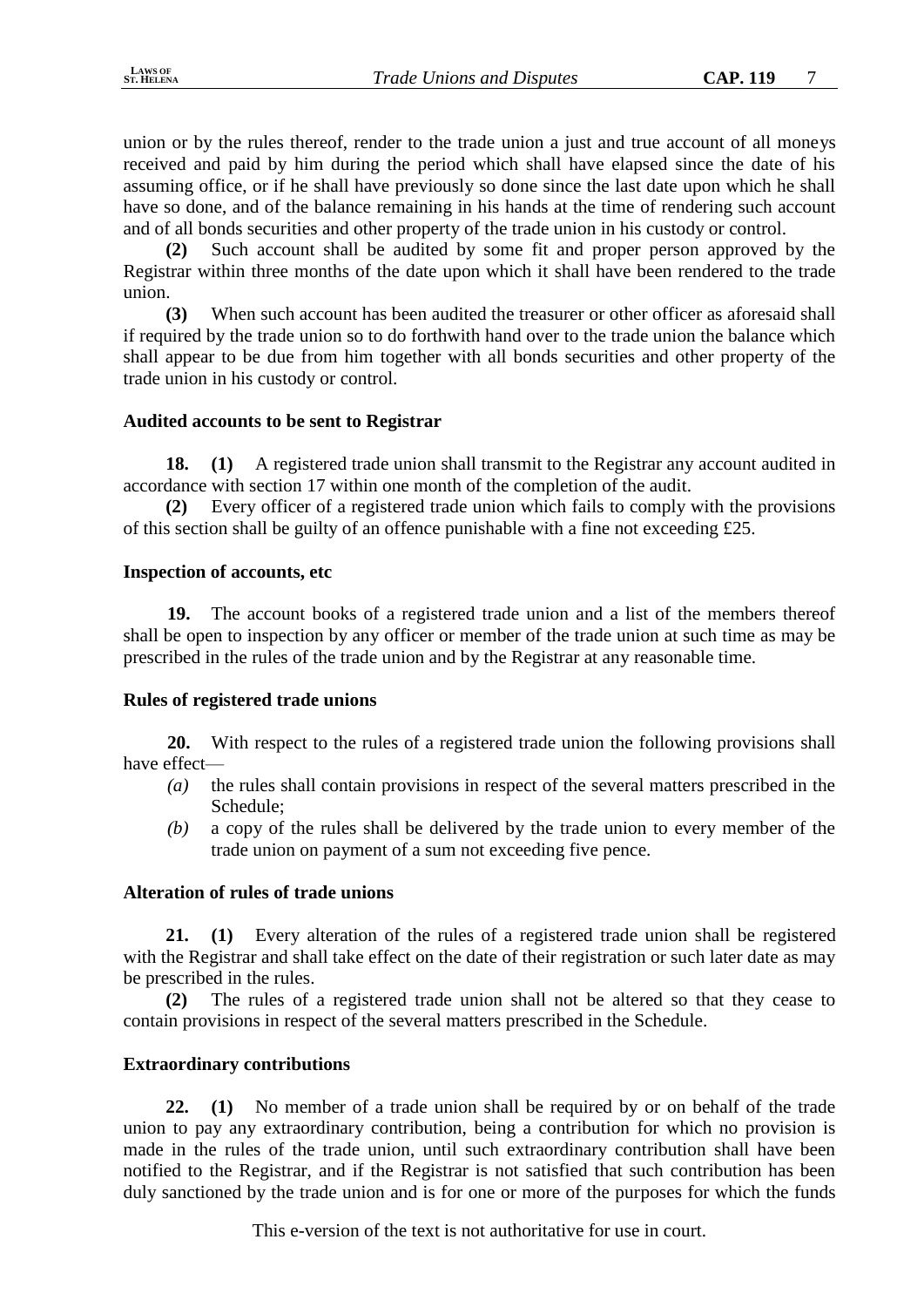of the trade union are applicable in accordance with the rules of the trade union he may require that such extraordinary contribution shall forthwith cease to be demanded and that any payment in respect of such extraordinary contribution shall be refunded.

**(2)** Every person who fails to comply with the provisions of this section or of a requirement of the Registrar as aforesaid shall be guilty of an offence and shall on conviction be punishable with a fine not exceeding £25.

#### **Powers of Governor in Council to make regulations**

**23.** The Governor in Council may make Regulations with respect to registration under this Ordinance and in particular and without prejudice to the generality of the foregoing with respect to—

- *(a)* the seal to be used by the Registrar for the purpose of registration under this Ordinance;
- *(b)* the forms to be used for such registration;
- *(c)* the inspection of registers and documents kept by the Registrar and the making of copies of any entries therein;
- *(d)* the fees to be charged for registration and inspection and any other service or matter prescribed or permitted by this Ordinance; and
- *(e)* generally for carrying this part of this Ordinance into effect.

## PART III

#### TRADE DISPUTES

#### **Immunity of trade unions from actions of tort**

**24. (1)** An action against a trade union whether of workmen or masters or against any members or officials of a trade union on behalf of themselves and all other members of the trade union in respect of any tortious act alleged to have been committed by or on behalf of the trade union shall not be entertained by any court.

**(2)** Nothing in this section shall affect the liability of a trade union or any official thereof to be sued in any Court touching or concerning the property or rights of the trade union except in respect of any tortious act committed by or on behalf of the trade union in contemplation or furtherance of a trade dispute.

#### **Conspiracy in relation to trade disputes**

**25. (1)** An agreement or combination of two or more persons to do or procure to be done any act in contemplation or furtherance of a trade dispute shall not be triable as a conspiracy where the act if committed by one person is not punishable as a crime.

**(2)** An act done in pursuance of an agreement or combination by two or more persons in contemplation or furtherance of a trade dispute shall not be actionable where the act if done without such agreement or combination is not actionable.

**(3)** Nothing in this section shall exempt from punishment any person guilty of a conspiracy for which a punishment is prescribed by law.

**(4)** Nothing in this section shall affect the law relating to riot, unlawful assembly, breach of the peace or sedition or any offence against the State or the Sovereign.

**(5) "Crime"** for the purposes of this section means an offence for the commission of which the offender is liable to be imprisoned either absolutely or at the discretion of the Court as an alternative to some other punishment.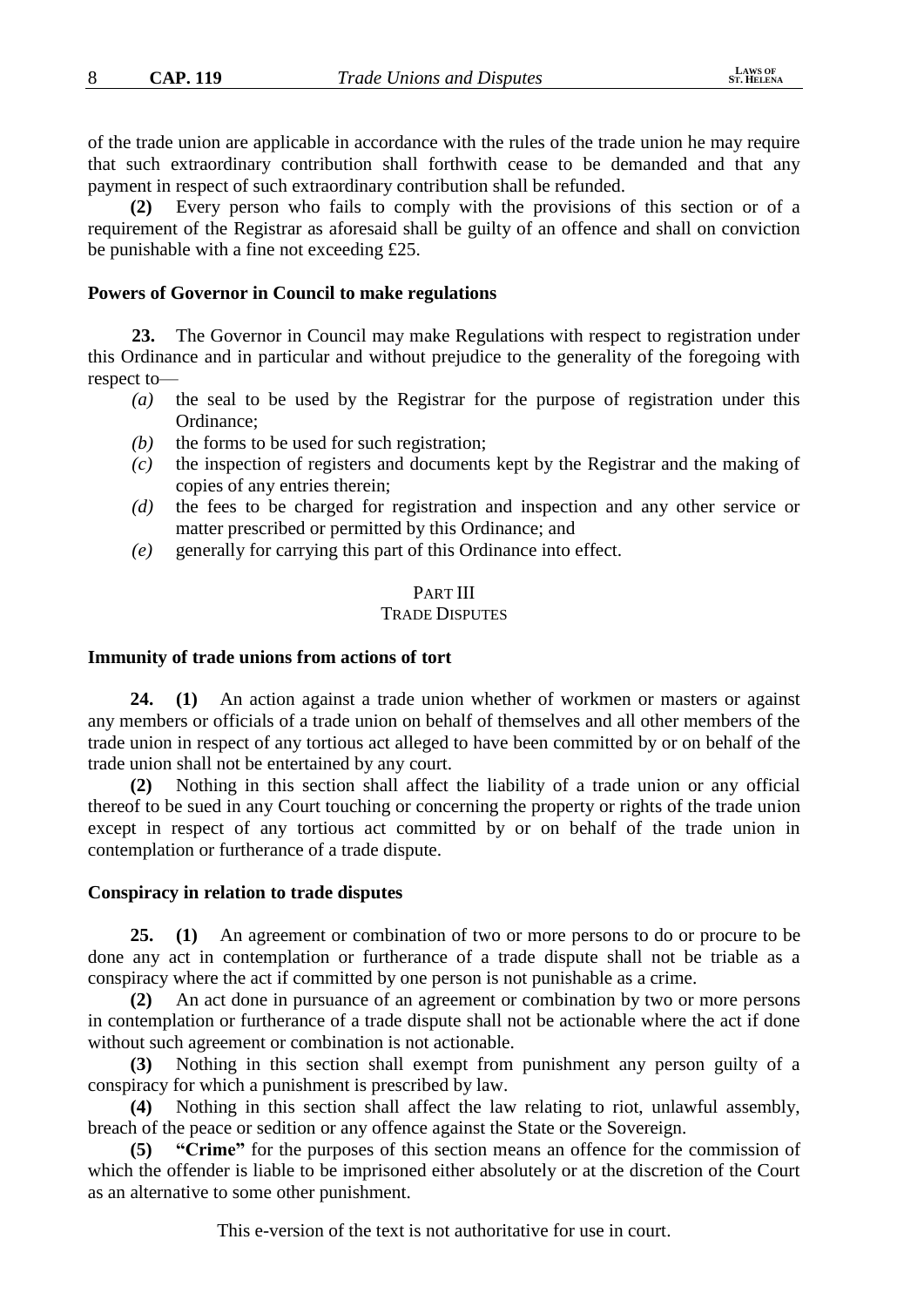**(6)** Where a person is convicted of any such agreement or combination as aforesaid to do or procure to be done an act which is punishable on summary conviction and he is sentenced to imprisonment the imprisonment shall not exceed three months or such longer time as may be prescribed by law for the punishment of the said act when committed by one person.

## **Liability for interfering with another's business**

**26.** An act done by a person in contemplation or furtherance of a trade dispute shall not be actionable on the ground only that it induces some other person to break a contract of employment or that it is an interference with the trade or business or employment of some other person or with the right of some other person to dispose of his property or his labour as he wills.

## **Intimidation and annoyance**

27<sup>2</sup> Every person who, with a view to compel any other person to do or to abstain from doing any act which such other person has a legal right to do or to abstain from doing, wrongfully and without legal authority—

- *(a)* uses violence to or intimidates such other person or his or her spouse or parent or child or injures his property; or
- *(b)* persistently follows such other person about from place to place; or
- *(c)* hides any tools, clothes or property owned or used by such other person or deprives him of, or hinders him in, the use thereof; or
- *(d)* watches or besets the house or other place where such other person resides or works or carries on business or happens to be or the approach to such house or place; or
- *(e)* follows such other person with two or more other persons in a disorderly manner in or through any street or road,

shall be guilty of an offence punishable with a fine not exceeding £20 or with imprisonment for a term not exceeding three months.

## **Peaceful picketing**

**28.** It shall be lawful for one or more persons acting on their own behalf or on behalf of a trade union or of an employer or firm in contemplation or furtherance of a trade dispute to attend at or near a house or place where a person resides or works or carries on business or happens to be if they so attend for the purpose only of peacefully obtaining or communicating information or of peacefully persuading any person to work or to abstain from working.

# **SCHEDULE**

 $\overline{\phantom{a}}$ 

*(Section 20)*

**1.** The name of the trade union.

**2.** The whole of the objects for which the trade union is to be established, the rates of contribution by members, the purposes for which the funds of the trade union shall be

1

<sup>2</sup> *Section 27 amended by Ord. 12 of 2017*

This e-version of the text is not authoritative for use in court.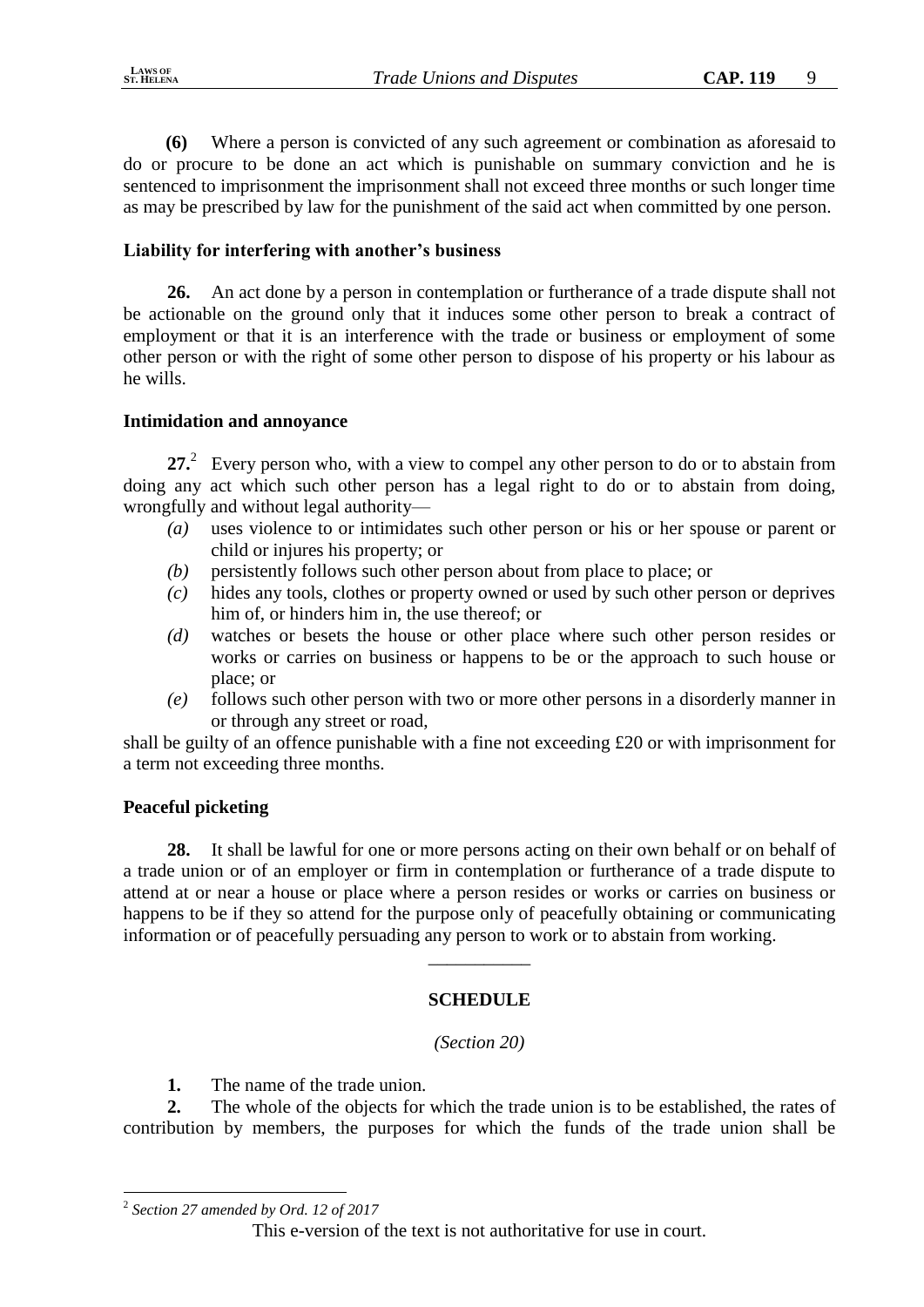applicable, the conditions under which any member shall become entitled to any benefit and the fines and forfeitures to be imposed on any member.

**3.** The manner of making, altering, amending and rescinding rules.

**4.** The appointment and removal of a general committee of management, of a treasurer and of other officers.

**5.** The keeping of full and accurate accounts by the treasurer and the rendering of an account to the trade union not later than a certain day in each year.

**6.** The investment of the funds or their deposit in a bank and the periodical audit of the accounts.

**7.** The inspection of the books and of the names of members by every person having an interest in the funds.

**8.** The manner of dissolving the trade union and the disposal of the funds available at the time of dissolution.

**9.** The taking by secret ballot of all decisions in respect of the election of officers, amendment of the rules, strikes, dissolution and any other matter affecting the members generally.

\_\_\_\_\_\_\_\_\_\_\_\_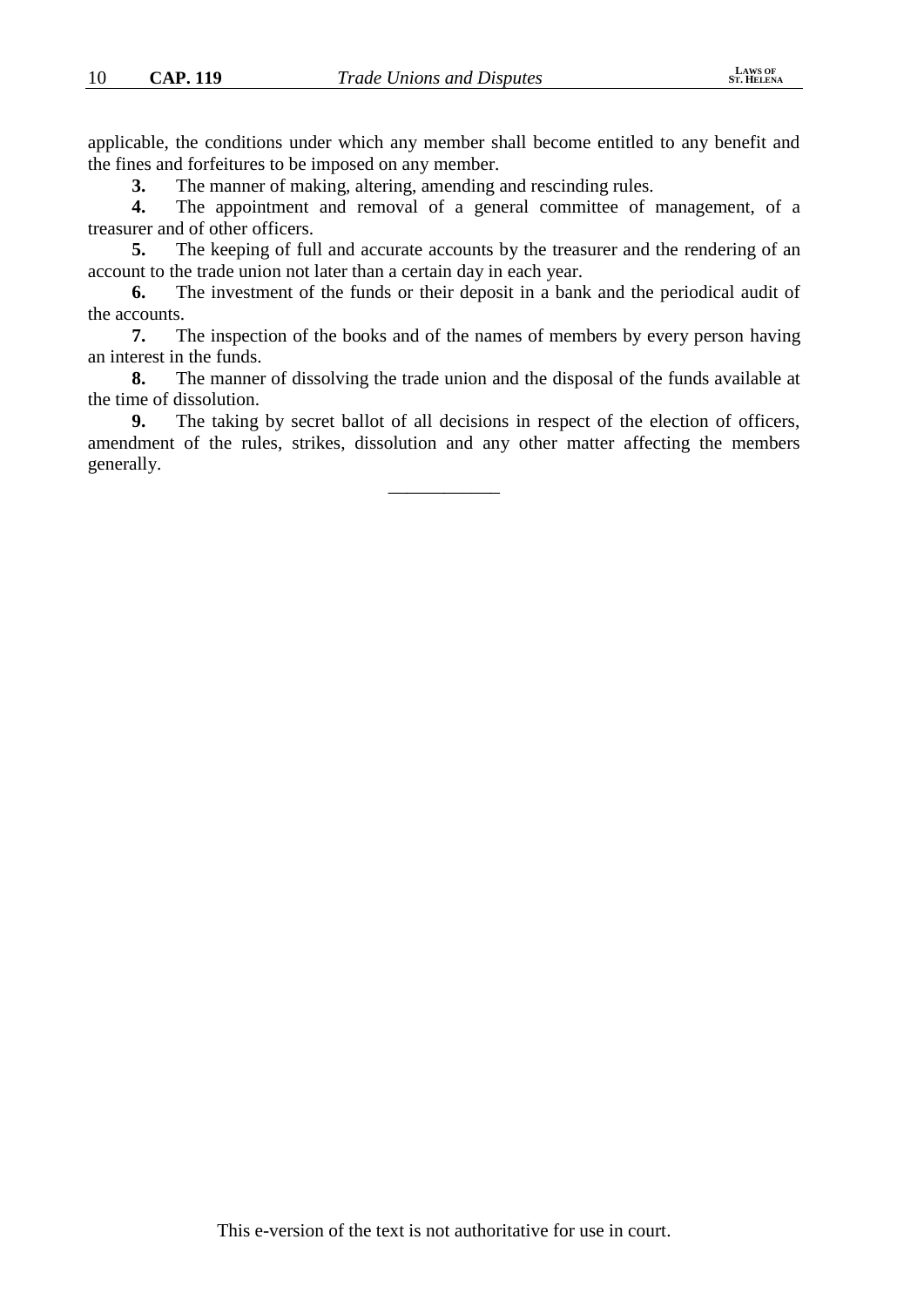## **TRADE UNIONS REGULATIONS**

## *(Legal Notice 13 of 1959)*

**1.** These regulations may be cited as the Trade Unions Regulations.

**2.** In these regulations unless the context otherwise requires—

**"Form"** means one of the forms set out in the Schedule to these regulations.

**"Ordinance"** means, the Trade Unions and Disputes Ordinance.

**3.** An application for registration of a trade union shall be in Form A.

**4.** A certificate of registration of a trade union shall be in Form B.

**5.** For the purpose of enabling the Registrar to be satisfied that section 13 of the Ordinance has been complied with, an application for registration of a trade union shall have annexed thereto, in addition to the particulars prescribed in section 9 of the Ordinance, a statement of the trade, profession or occupation of every officer of the trade union.

**6.** Within fourteen days of the receipt of an application for registration the Registrar shall either register the trade union and issue a certificate of registration, or shall return the application for such amendment as he may require in order that it may comply with the Ordinance and these regulations.

**7.** If the application is returned for amendment as provided in regulation 5, the Registrar shall fix a day by which the amended application is to be returned to him, and the period between the date of the original application and the fifteenth day after the day so fixed shall be deemed to be excluded from the period of three months prescribed in section 8 of the Ordinance. Within fourteen days of the receipt of an application purporting to be so amended, the Registrar shall register the trade union and issue a certificate of registration or shall refuse to register the trade union.

**8.** A requirement by the Registrar in pursuance of section 22(1) of the Ordinance, that an extraordinary contribution shall cease to be demanded by or on behalf of a trade union and that payments in respect of such a contribution shall be refunded, shall be notified to the trade union within fourteen days of the receipt by the Registrar of the notification to him of such a contribution.

**9.** The fees prescribed in the Second Schedule to these regulations shall be charged in respect of the several matters there set forth.

\_\_\_\_\_\_\_\_\_\_\_

#### **FIRST SCHEDULE**

#### FORM A

#### **APPLICATION FOR THE REGISTRATION OF A TRADE UNION**

This application is made by the seven persons whose names are subscribed at the foot hereof.

2. The name under which it is proposed that the trade union on behalf of which this application is made shall be registered is ..............................................., as set forth in Rule No.

To the best of our belief there is no other existing trade union, whether registered or not registered, the name of which is identical with the proposed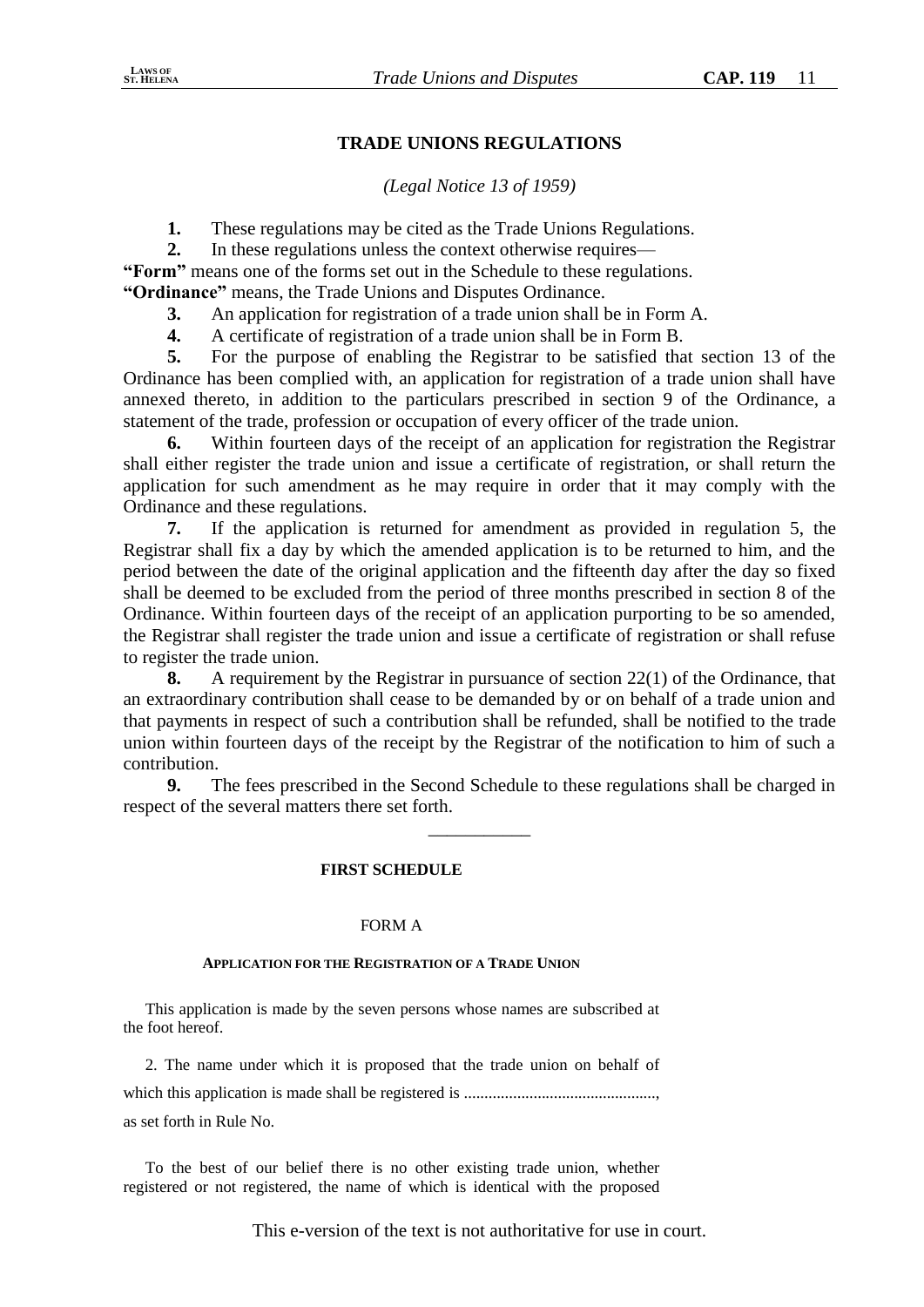name or so nearly resembles the same as to cause confusion.

3. The place of meeting for the business of the trade union, and the office to which all communications and notices may be addressed, is at ............................. ..........…………....., as set forth in Rule No.

4. The trade union was established on the ........... day of .................................., 20.....….. .

5. The whole of the objects for which the trade union is established and the purposes for which the funds thereof are applicable are set forth in Rule No.

6. The conditions under which members may become entitled to benefits assured are set forth in Rule No.

7. The fines and forfeitures to be imposed on members are set forth in Rule No.

8. The manner of making, altering, amending, and rescinding rules is set forth in Rule No.

9. The provision for the appointment and removal of a general committee of management, a trustee or trustees, a treasurer, and other officers, is set forth in Rule No.

10. The provision for the investment of funds and for the periodical audit of accounts is set forth in Rule No.

11. The provision for the inspection of the books and names of the members by every person having an interest in the funds is set forth in Rule No.

12. The provision for the manner of dissolving the trade union and the disposal of the funds available at the time of dissolution is set forth in Rule No.

13. The provision for the keeping of full and accurate accounts by the treasurer and the rendering of an account to the trade union not later than a certain day in each year is set forth in Rule No.

14. The provision for the taking by secret ballot of all decisions in respect of the election of officers, amendment of the rules, strikes, dissolution and any other matter affecting the members generally is set forth in Rule No.

15. Accompanying this application are sent—

1. Two copies, each marked A, of the rules.

2. A list, marked B, of the titles and names of the officers.

16. We have been duly authorised by the trade union to make this application on its behalf, such authorisation consisting of

| (Signed) 1. |    |
|-------------|----|
|             | 2. |
|             | 3. |
|             | 4. |